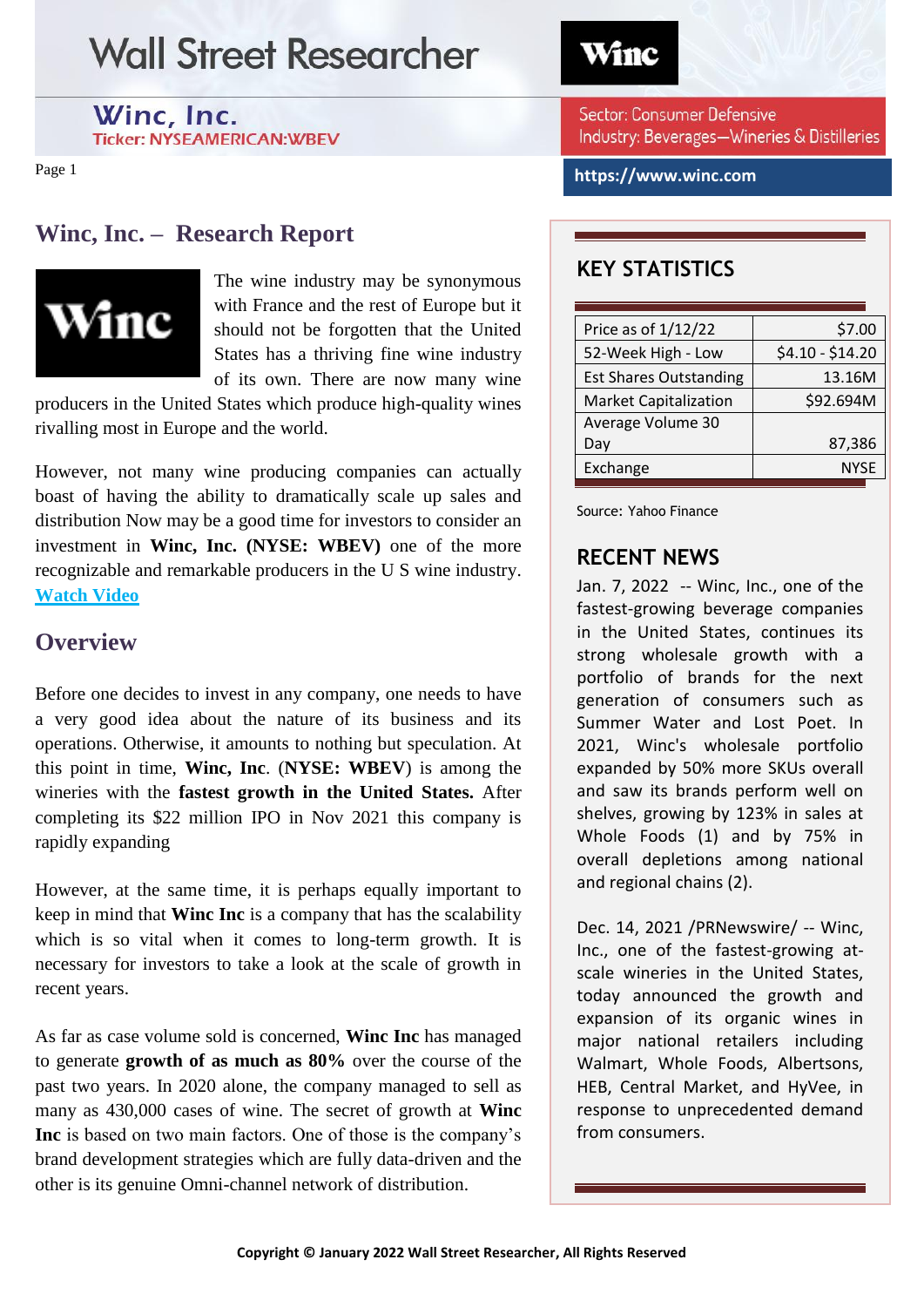Winc, Inc. **Ticker: NYSEAMERICAN:WBEV** 

Page 2



**Winc Inc** has claimed that these two factors are going to allow it to bring about long-term growth in the alcoholic beverages space that is now valued at a **staggering \$400 billion.** The company has also stated that it seeks to become among the biggest players in the alcoholic beverage space through its data-driven approach and its omni-channel distribution structure.

### **Technical Analysis**

These shares have recently consolidated from its yearly high of \$14.20 after its Nov 2021 IPO at \$13.00. With a 5 day moving average of \$7.61 and average daily 5 day volume of 91,342 these shares are ready to advance.

Some initial investors have now moved out of the way and we see movement toward the \$10.00 level and first minor resistance. In a stock that has just begun to trade, it is important to watch the volume for signs of a BREAKOUT. We feel that the sellers are now out of the way .

These shares could trade in the \$17- \$20 range, as Covid begins to retreat in the spring and restaurants begin to fully reopen . We urge all serious investors to placde these shares on their buy list and watch for a BREAKOUT on expanded volume.

## Winc

Sector: Consumer Defensive Industry: Beverages-Wineries & Distilleries

**https://www.winc.com**

### **RECENT NEWS (Contd.)**

Dec. 8, 2021 /PRNewswire/ -- Winc, Inc, one of the fastest-growing atscale beverage companies in the United States, today announced financial results for the quarter ended September 30, 2021. "Third quarter results were in line with our expectations as strong growth in wholesale more than offset tough comparisons in our DTC business," said Geoff McFarlane, Chief Executive Officer.

Nov. 24, 2021 /PRNewswire/ -- Winc, Inc. , one of the fastest-growing atscale wineries in the United States, announces the launch of Summer Water Bubbly. Summer Water is a top 100 brand in Wine Enthusiast owned exclusively by Winc and is the first digitally launched wine brand to find wholesale success and scale. Today Summer Water is the #1 selling ultra-premium domestic rosé in the US market (1) with 66% year-overyear growth in wholesale depletions (2), 75% omni-channel (across both digital and wholesale channels) volume growth (3), and 88% total omni-channel revenue growth (3).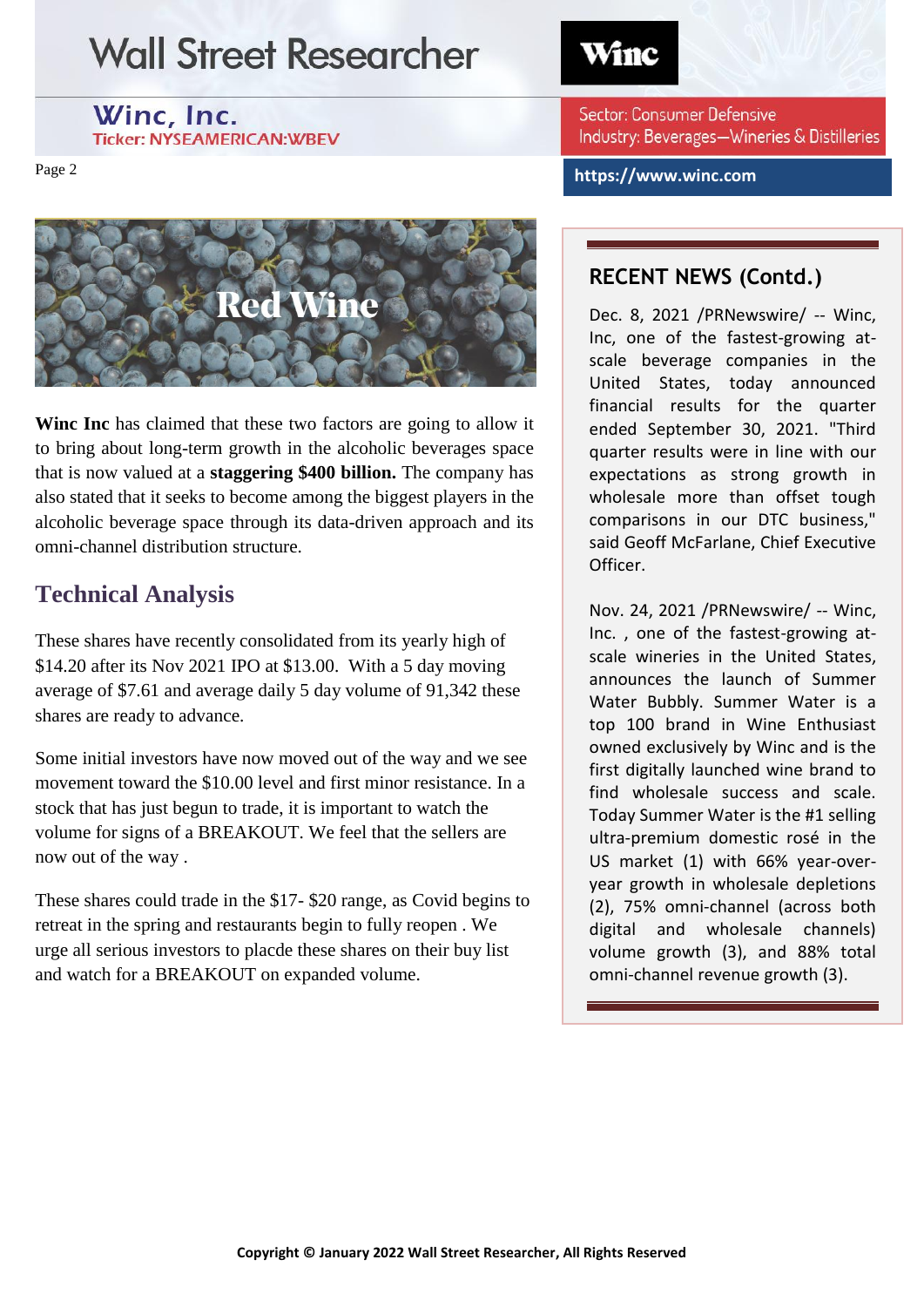

### **Direct to Customer Growth - DTC**

A consumer-focused company cannot be one-dimensional when it comes to chasing growth and hence, it is no surprise that **Winc, Inc.** (**NYSE: WBEV**) has decided to go into the direct-to-consumer model in a big way in recent times. The company is known for a product that is organic in nature and hence, **Winc Inc** is trying to **cater to the millennials**, a substantial portion of the market that is well known for its preferences for organic products. Last year in March, the company had in fact brought out a report in which it was revealed that its organic variant of wines presented a major opportunity among younger consumers.



As far as its Direct to Consumer sales model is concerned, **Winc Inc** noted that as much as 76% of the customer pool was made up of millennial customers. The co-founder and Chief Executive Officer of the company Brian Smith had spoken about its strategy with regards to the organic offerings as well.

He stated that in order to further grow its direct-to-customer offerings, **Winc Inc** was working on partnerships for the sole purpose

of expanding the organic products on offer. The combination of the company's direct-to-customer sales model and the expansion of organic offerings could help Winc with its plans for long-term growth.

### **Industry Highlights - Looking ahead**

The U.S. wine industry relies heavily on restaurant sales comprising of half of all wine revenues . The restaurant industry was hard hit by Covid 19 lockdowns and closings . In addition wineries were forced to close down their tasting rooms . These losses were partially offeset by online sales ( DTC - Direct To Consumer )which we believe is a permanent shift in consumer behavior that will drive sales over the coming years. Now with partial reopenings of restaurants and tasting rooms we are looking for a blockbuster comeback in 2022 . ( Silicon Valley Bank Report ). Pent up demand and inflationary price increases will drive 2022 sales once Covid is behind us.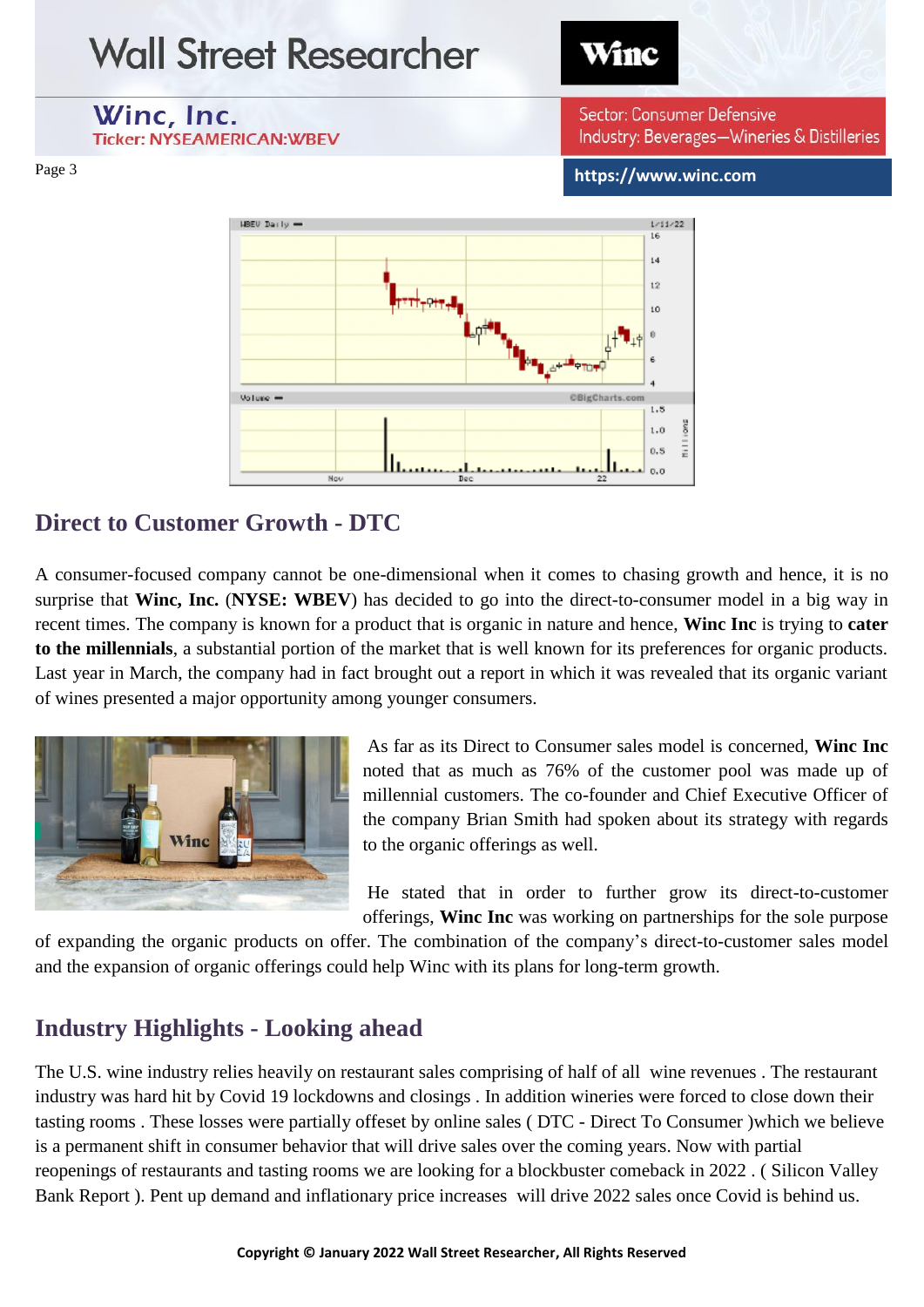Winc

Winc, Inc. **Ticker: NYSEAMERICAN:WBEV** 

Sector: Consumer Defensive Industry: Beverages-Wineries & Distilleries

**https://www.winc.com**

Page 4

According to an August 2021 survey, 73 % of the people questioned reported spending more on fine wine than at the start of the 2020 Covid lockdown. Half reported that they treated themselves to some type of luxury which prompted their investment in fine wine. More than 86% of the people questioned were planning on making fine wine consumption a permanent lifestyle chamge.

Wine industry titans ( BELOW ) have recently consolided to lower levels due to the resurgence of the Omicron Covid varient and the prospects of restaurants closing or table restrictions being reinforced once again . With consumers flush with cash we see a resurgence of luxury " Feel Good" consumables including fine wines in the coming months.

We feel an industry wide buying opportunity may be close at hand as we prepare for the spring and summer lulls in Covid . ( Best Wine Stocks For 2022 )

Brown Forman ( NYSE BF-B ), one of the largest winemakers in the US , with 6 mos sales 2022 at \$1.9 B, with investment company Cowen & Co placing an outperform target \$100 on the shares . The company projects high single digit sales growth over the coming years.



Another giant of the wine industry Diago plc ( NYSE DEO ) anounced a buy back of its own shares and projecting organic profit growth of 14%. Consolidating to current levels may present a buying opportunity for savvy investors . 7 analysts have a BUY rating on DEO..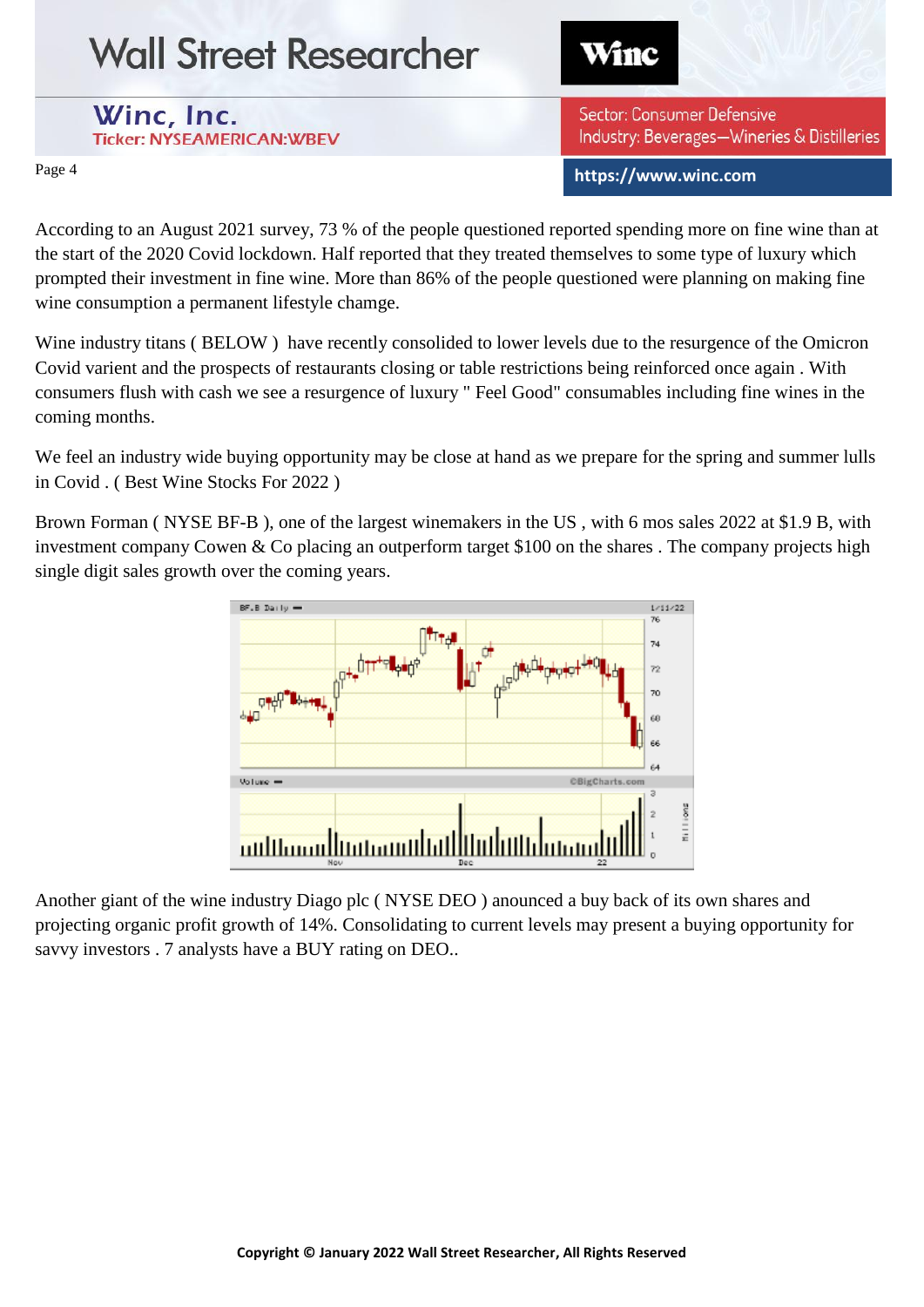

Constellation Brands Inc ( NYSE STZ ) recently buying a stake in La Fete du Rose , a premium rose wine label is looking ahead to a stellar comeback in the wine and spirits industry . Growth is still strong despite significant demand swings in the industry. Company expects price increases to offset any decline in volume as inflation surges . 13 analysts have a BUY rating on STZ.



### **Investment Highlights**

Now that you have a idea about the company's business, its operations, and projected growth , it is the right time to take a look at some of the key developments from the recent past. The fresh development with regards to the company will provide investors with some of the insights that they may need before deciding on their course of action with regards to the **Winc Inc** shares. Here is a look at three recent events.

#### **A. Advantage of the Omni-channel**

Almost all companies are known for having a secret sauce that makes everything tick and in the case of **Winc Inc**, it is the Omni-channel distribution system that could be considered. The fact that the Omni-channel strategy is working can be gauged from the fact that it has managed to generate significant growth in sales recently. In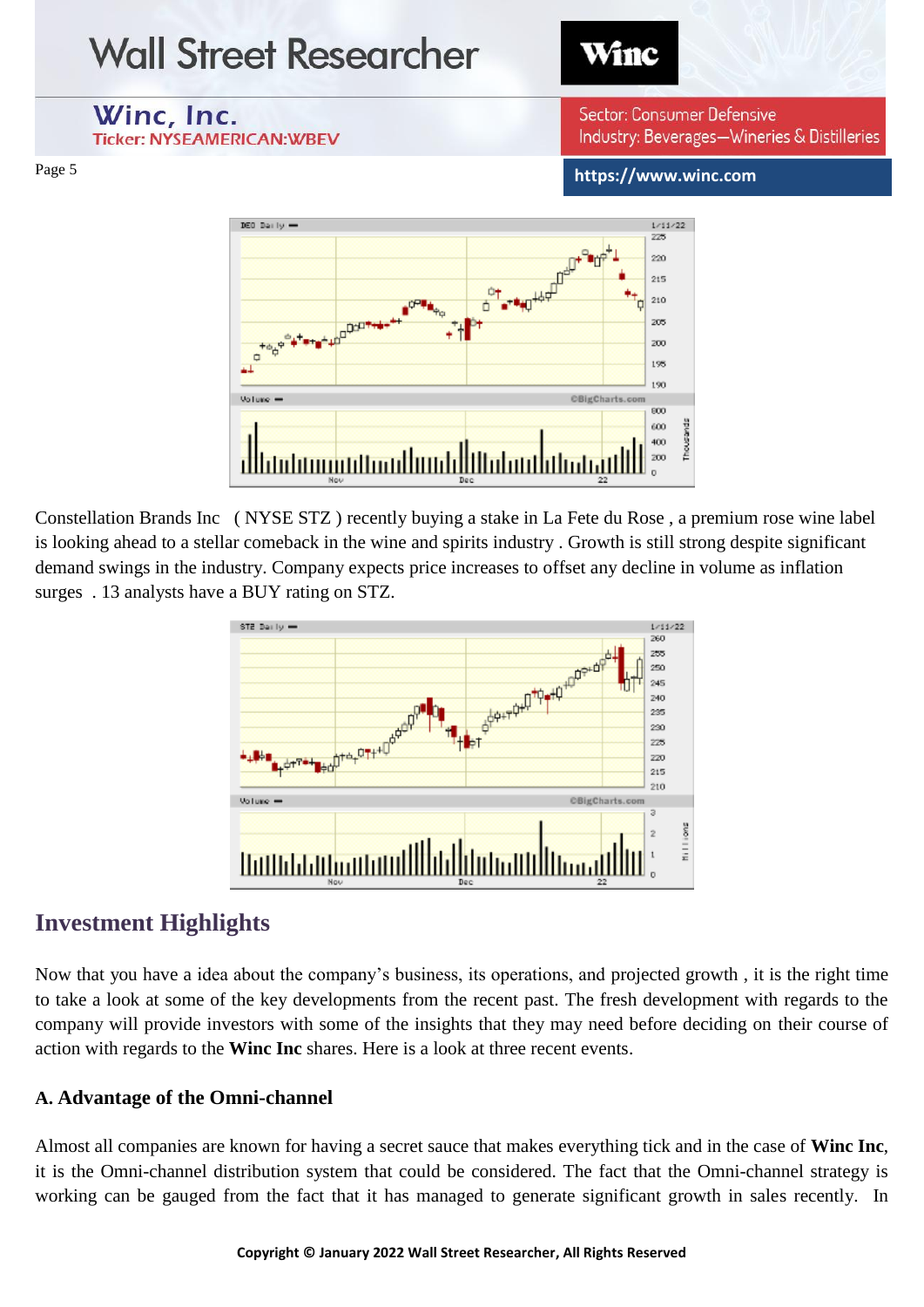Winc

**https://www.winc.com**

Sector: Consumer Defensive

Industry: Beverages-Wineries & Distilleries

## Winc, Inc.

**Ticker: NYSEAMERICAN:WBEV** 

Page 6

November 2021, the company managed to generate as much as 81% of its total sales at Whole Foods selling its organic wines. This reflected a major rise in the percentage of organic wine sales, which was only 58% in the third fiscal quarter of 2020.

While the company's growth has been impressive, investors are more interested in the future. it may be a good time to look into the projections of **Winc Inc.** The company recently announced that it was looking to drive significant growth in its organic wine variants in 2022 through both its wholesale channels and the direct-tocustomer channel.

However, that is not all. **Winc Inc** is currently looking into building relationships with suppliers in order to significantly boost its sales. On the other hand, the company has also been working diligently in order to expand its brand portfolio. One of the products that is in focus in this context is the organic Prosecco, which is a form of orange wine and is also available in a non-alcoholic variant. The company further noted that it expects sales to rise at a much faster rate than expected in 2022.

#### **B. Retail Boom**

While the direct-to-customer model can be a strong source of sales, it cannot be denied that it can only be a small portion of the total sales. At the end of the day, a wine producer can get significant growth by expanding its retail footprint and it may be important for investors to look at the work that the company has accomplished with regards to its retail growth.

The company recently noted that the **retail sales footprint is growing at a significant rate**. At this point in time, the wines from **Winc Inc** are available in some of the biggest retail chains across the United States. Some of the retail behemoths which offer its wines include Walmart, Trader Joe's, HyVee, Albertsons, and Target.

These are all massive retail chains with footprints expanding across the United States giving **Winc Inc** platforms from which the company can turbocharge its retail efforts. At the same time, those big-ticket retailers are only five of the many other retail outlets with which the company has reached agreements.

The company announced recently that it had a retail footprint and had over 11476 accounts. That reflected a rise of as much as 53% from the retail accounts count from back in the second fiscal quarter of 2020.

Although it is true that the number seems impressive at first, it cannot be denied that it can only be taken as the beginning of the retail growth for the company. Ultimately, the company wishes to grow its retail relationships through diligent work and its ultimate target is to have as many as 50000 retail accounts in its network within the next few years.

Hence, it can be seen that there is considerable room for growth for **Winc Inc** when it comes to the retail side of the business. Ultimately a company needs to have the right products that can meet the demand of a large number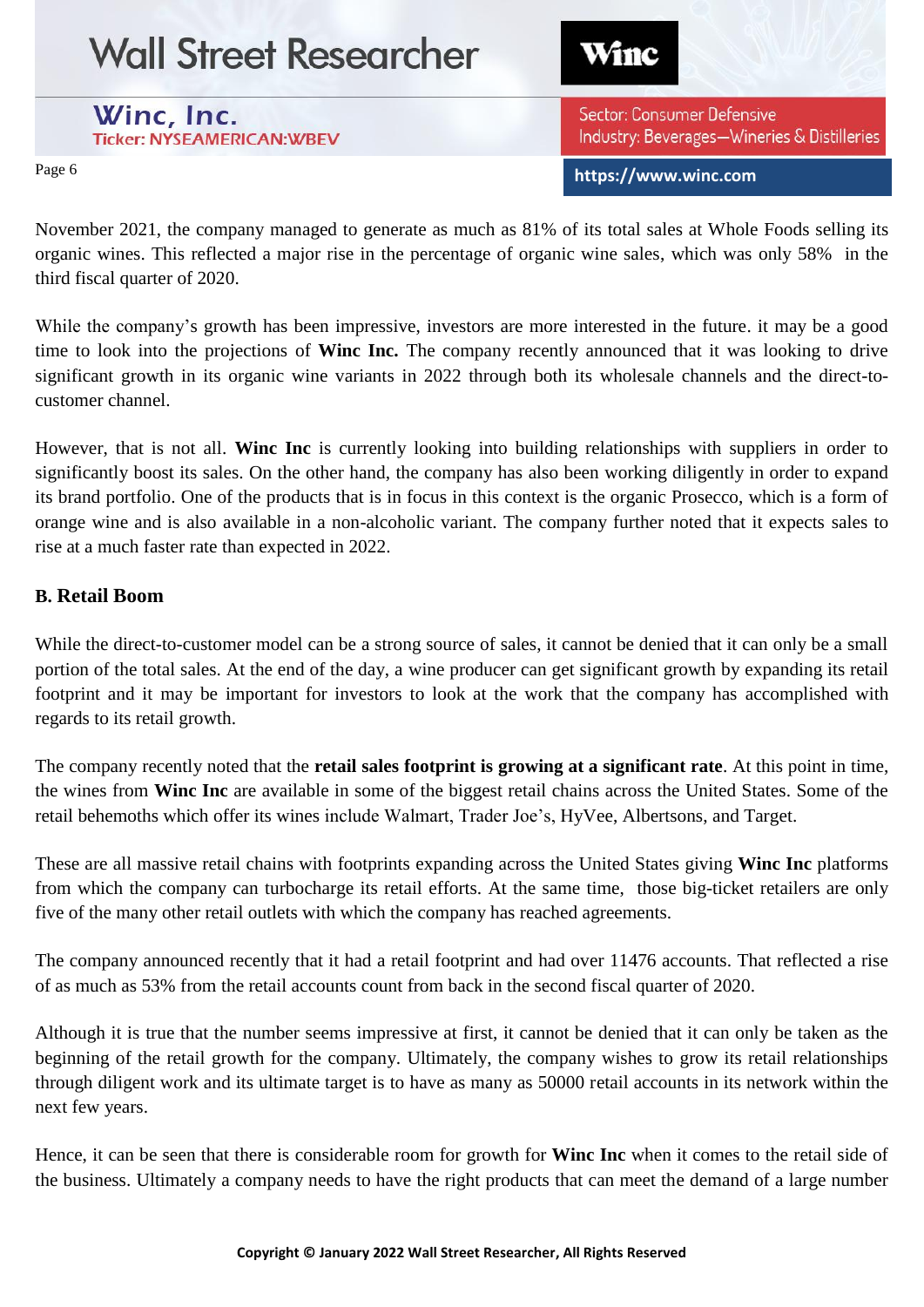Winc

#### Winc, Inc. **Ticker: NYSEAMERICAN:WBEV**

Sector: Consumer Defensive Industry: Beverages-Wineries & Distilleries

**https://www.winc.com**

Page 7

of customers for it to be a success. On that front, it can be said that **Winc Inc** does possess the products that fulfill the demand of a large number of people.

### **C. Rapid Wholesale Growth**

On December 14, 2021, the company had come into sharp focus after it announced that it had managed to grow its retail presence significantly. As mentioned above, the company announced that its organic wines had become available at five of the biggest retail chains in the United States- Walmart, Trader Joe's, HyVee, Albertsons, and Target.

The company noted that it had been possible to get the products into those stores thanks to the "unprecedented demand' for the products from a large number of customers. In this context, investors need to note that **Winc Inc** is trying to become a major player in the organic wine market and that market is growing rapidly. **Research suggests that the market could end up being as much as \$3.9 billion by 2027 and that is going to work out to compound the annual growth rate or CAGR of a healthy 11.6%.** 

#### **D. Strong Financial Performance**

As far as investment highlights are concerned there is nothing more important than the financial performance of a company and hence it is important for investors to take a look at the latest financial results that were released by the company. On December 8, 2021, **Winc Inc** announced its financial results for the third fiscal quarter [10-Q](https://app.quotemedia.com/data/downloadFiling?type=HTML&webmasterId=501&ref=116310562&CK=1782627)  that had ended on September 30, 2021. It may be a good time for investors to watch carefully . The company reported revenues of \$18.5 million for that period a year-on-year **increase of 3.4%.**

On the other hand, the wholesale revenues soared by **106.9% to \$5.5 million**. It should be noted that the direct-tocustomer revenues actually went down by 12.8% year on year reporting \$12.7 million. The net losses reported by **Winc Inc** during the third fiscal quarter widened to \$5.7 million from \$1.3 million.

### **E. Product Expansion**

A winery needs to be dynamic when it comes to the launch of new products since consumers are always watching for new tastes to develop. In that regard, **Winc Inc** has worked well but it is also important for companies to expand the presence of successful products. Back on November 24, 2021, the company announced it had decided to expand its successful product Water Bubbly Rose on a national scale. It goes without saying that it was a major announcement from the company and one that could lead to further growth over the course of the coming quarters and years.

## **Company's Management Team**

A company may have the best product and a favorable market but without able management, all that cannot be maximized. Hence, it is necessary for investors to take a look at the credentials of the Winc management as well.